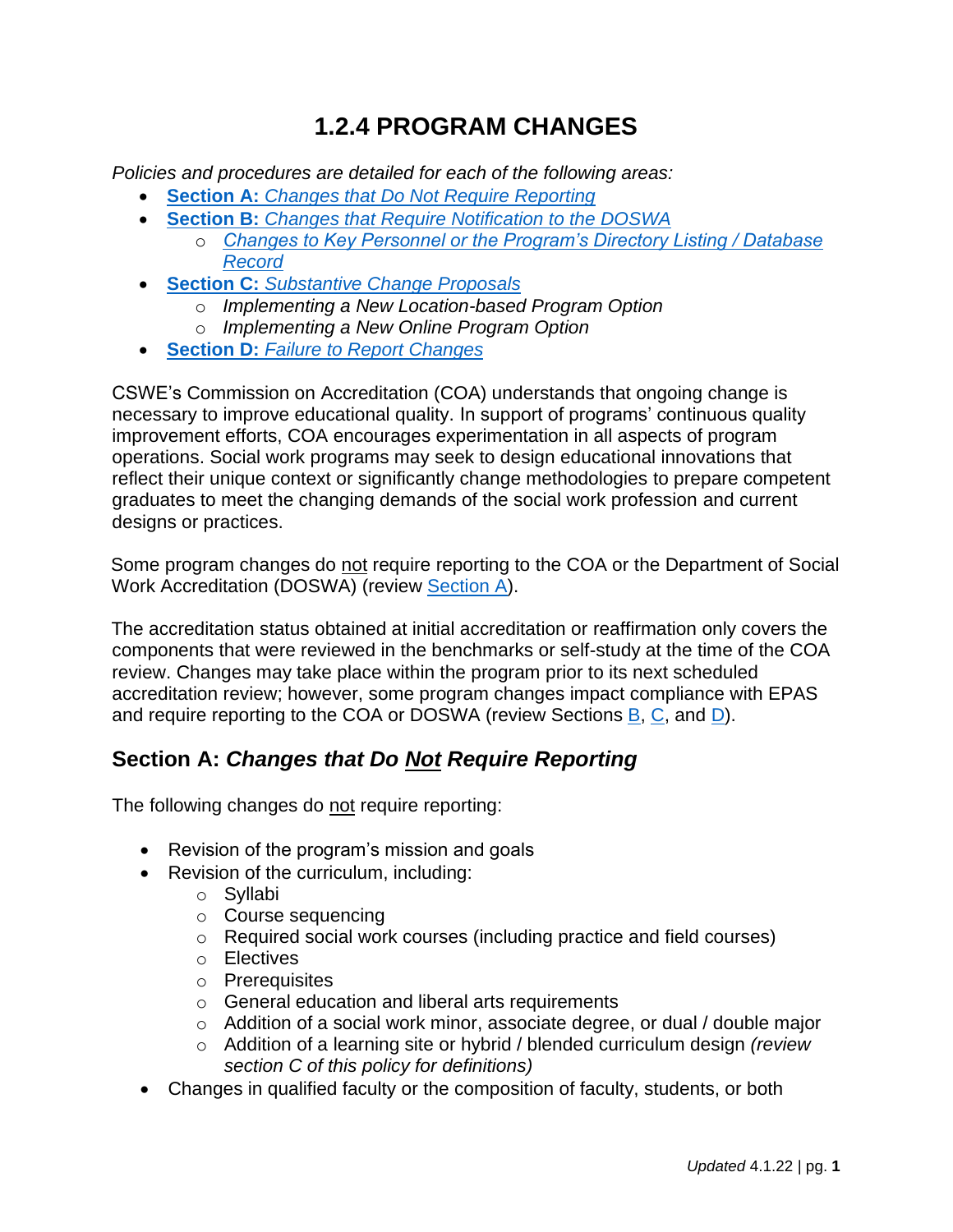- Changes in the program's policies and procedures relative to admission, transfer, advisement, grievance, or termination
- Changes to the implicit curriculum assessment plan

# <span id="page-1-0"></span>**Section B:** *Changes that Require Notification to the DOSWA*

# **B1.** *Policy*

Program changes that may impact compliance with the EPAS require an email notification to the program's accreditation specialist no later than thirty (30) days after implementation. Such changes include, but are not limited to:

- Changes to key personnel or the program's directory listing / database record (review [Section B3](#page-2-0) for required procedures)
- Reduction in resources (e.g., finances, personnel, technology, etc.)
- Changes in faculty-to-student ratio that falls below the required 2015 EPAS ratios
- Loss of faculty that places the program below the 2015 EPAS minimum number of full-time faculty required
- Changes in program director and / or field director assigned time that falls below the required 2015 EPAS assigned time
- Closing a program option (e.g., main campus, branch / satellite, online, etc.); a teach-out, transfer, or graduation plan must be provided for closure of a program option *(review [Section C](#page-3-0) of this policy for program option types and definitions)*
- Changes to the program's host institution's accreditation or recognition status with their a regional accreditor, state or federal governmental agency, U.S. Department of Education, or state, district, or territory-level authority, resulting in issuance of an adverse action, investigation, or withdrawal of accredited status (initiated by the accrediting body or the institution / program)
- Temporary closure of the program or host institution in event of a manmade or natural disaster, other public health emergency, or circumstances beyond the control of the educational environment

As this list is not exhaustive, the program should contact the accreditation specialist to discuss planned and upcoming changes to determine if notification is required.

# **B2.** *Procedures*

The notification must be on program letterhead, signed by the program's primary contact, and emailed. Word documents or searchable PDFs are acceptable. Scanned documents will not be accepted.

The notification must include the following information:

- 1. Institution name
- 2. Program level
- 3. Primary contact's information
	- a. Name
	- b. Credentials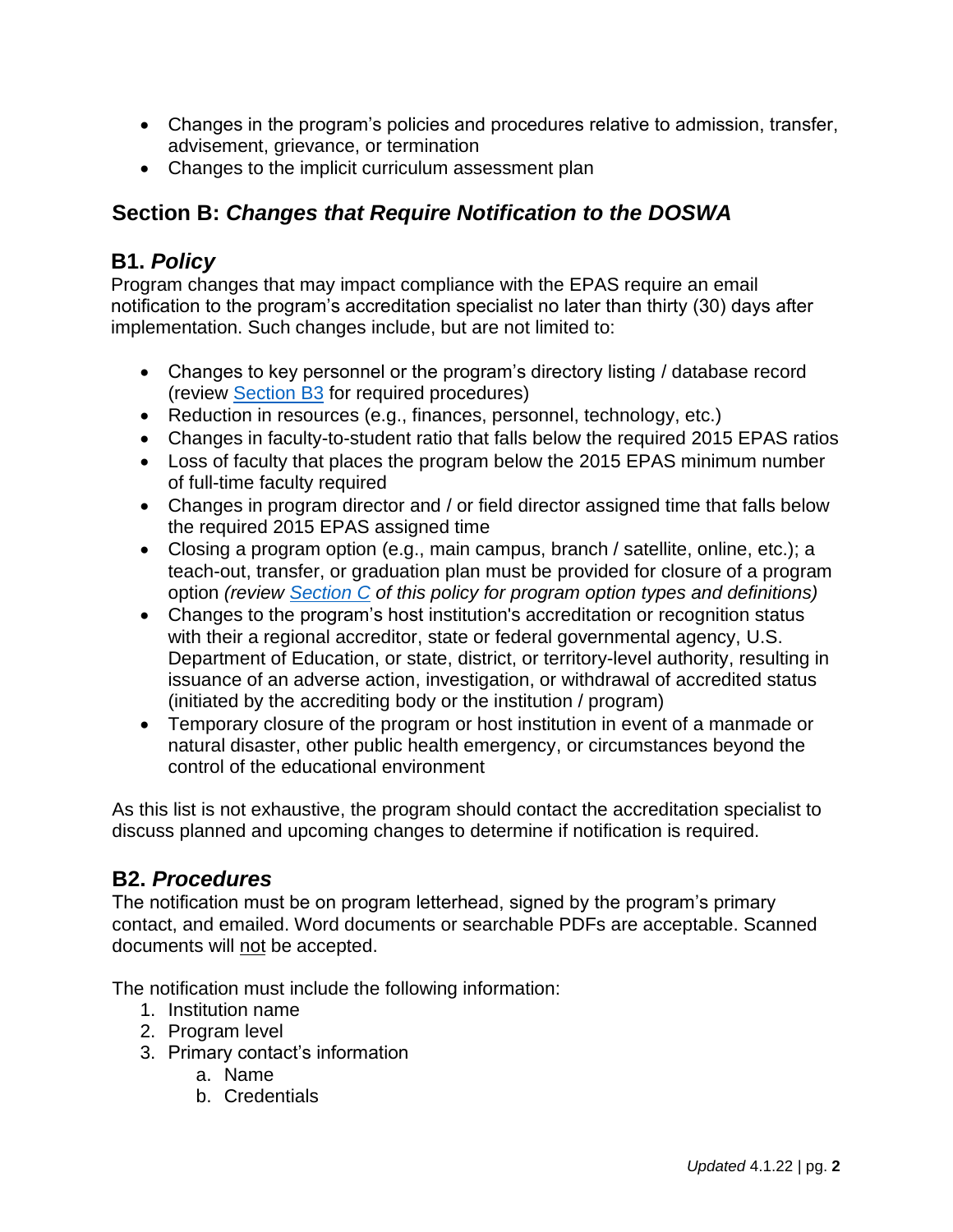- c. Title
- d. Business mailing address
- e. Business phone number
- f. Business email address
- 4. Detailed description of the change
- 5. List of any standards impacted by the change and the program's time-bound plan for addressing compliance with each standard

#### *Review Process*

The accreditation specialist may accept the notification, request clarifying information or supporting documentation, or refer the change to the COA for review.

The accreditation specialist will inform the program's primary contact of the outcome of the notification review via email within thirty (30) days after the accreditation specialist confirms receipt of the notification. In the cases when clarifying information or supporting documentation is requested or the change is referred to the COA for review, the accreditation specialist will specify next steps and applicable deadlines.

If the program reports noncompliance issues, refer to section *1.2.12. Programs Found Out of Compliance Between Reviews* in the [EPAS Handbook](https://www.cswe.org/accreditation/standards/epas-handbook/) for detailed policies and procedures.

# <span id="page-2-0"></span>**B3.** *Changes to Key Personnel or the Program's Directory Listing / Database Record*

Changes in key personnel or the program's [Directory listing / database record](https://www.cswe.org/accreditation/directory/?) must be reported to the DOSWA no later than thirty (30) days after the implementation of change to ensure that program records remain accurate and important accreditation communications are delivered to the correct individuals. To change the primary contact\*, the current primary contact on file with CSWE and / or their superior must complete the required form to ensure an authorized transfer of responsibilities.

The program must submit the *[Program Database Record Verification and Updates](https://forms.office.com/Pages/ResponsePage.aspx?id=90VnTlPYykWOaiTFAHsiBTPSkOfJ0mFIhrt9EtBigKFUMUY3NjFBUkFBSlhTRFhDWTUxUTBXMDFOSS4u&wdLOR=cFC561154-0666-4FBD-A731-53D93641005E)  [Form](https://forms.office.com/Pages/ResponsePage.aspx?id=90VnTlPYykWOaiTFAHsiBTPSkOfJ0mFIhrt9EtBigKFUMUY3NjFBUkFBSlhTRFhDWTUxUTBXMDFOSS4u&wdLOR=cFC561154-0666-4FBD-A731-53D93641005E)* to the DOSWA. Programs are only expected to complete the section(s) of the form relevant to the changes. All other sections may be left blank. Submit the form to make any of the following changes:

- Name of institution (i.e., college or university)
- Main program email address
- Main program phone number
- Main address
- Program website
- Institution's logo
- Primary contact\* or their name, credentials, title, email address, or phone number
- Program director or their name, credentials, title, email address, or phone number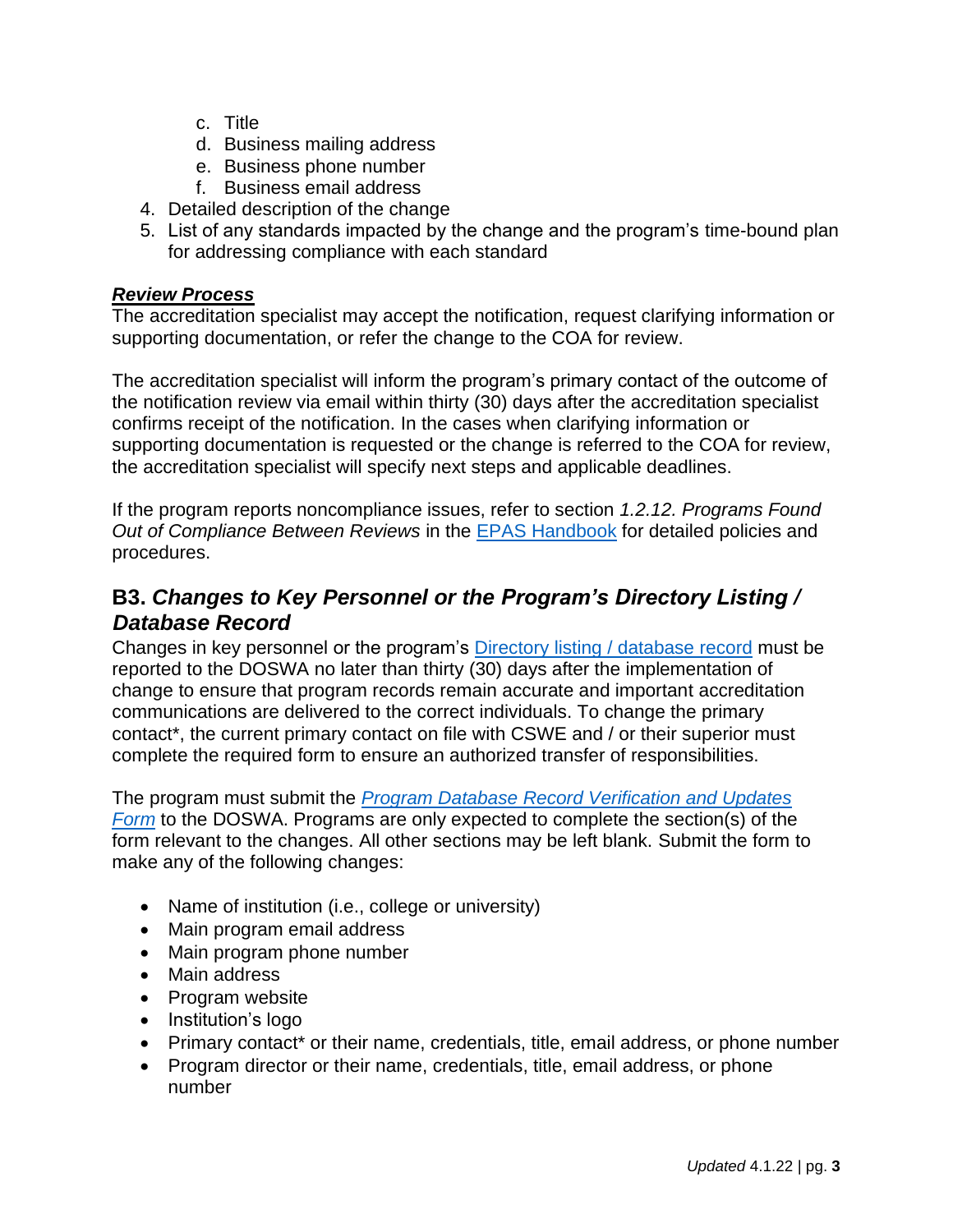- Field director or their name, credentials, title, email address, or phone number
- President / chancellor or their name, credentials, title, email address, or phone number
- Title of degree awarded (e.g., BSW, BASW, MSW, MSSW, etc.)
- Area(s) of specialized practice (applicable to master's programs only)
- Link to program's competency-based assessment plan and outcomes report (Form AS 4B/M)
- Certificates offered
- Dual degree opportunities
- Elimination / closure of a program option, physical location or delivery method
- Plans of study (i.e., full-time, part-time, advanced standing, etc.)
- Transitioned to a new set of EPAS

*\*Review section 1.2.7. Information Sharing and Release of COA Decision Letter in the [EPAS Handbook](https://www.cswe.org/accreditation/standards/epas-handbook/) detailing primary contact responsibilities* 

# <span id="page-3-0"></span>**Section C:** *Substantive Change Proposals*

# **C1.** *Policy*

*Programs are required to complete a Substantive Change Proposal when establishing a new program option, such as a physical location or online delivery method.* **The proposal must be reviewed and approved by the DOSWA and / or COA prior to starting a new program option.** The COA considers the start of a program option (implementation date) to be when a majority (51% or more) of social work curriculum is offered for the first time in the new program option.

As the regulatory body for social work education in the U.S. and its territories, the purpose of the *Substantive Change Proposal* is to verify significant program changes are consistent with the Educational Policy and Accreditation Standards (EPAS) and ensure that the planned expansion of program options does not adversely impact the integrity and quality of the current program operations, resources, offerings, and compliance with the EPAS. Social work program accreditation is awarded to and covers all program options; therefore, each program option is required to maintain compliance with the EPAS at all times. Noncompliance issues affecting one (1) program option, impacts the accreditation status of the entire program, inclusive of all program options.

A substantive change is defined as a significant modification, high-impact change, and / or expansion of the nature and scope of an accredited program. The purpose of this review process is to ensure that the substantive change does not adversely affect the capacity of the social work program to continue to meet the EPAS.

The program should not implement any changes that require a *Substantive Change Proposal* during the candidacy or reaffirmation process. The candidacy process begins with the submission of the benchmark 1 document and ends with an initial accreditation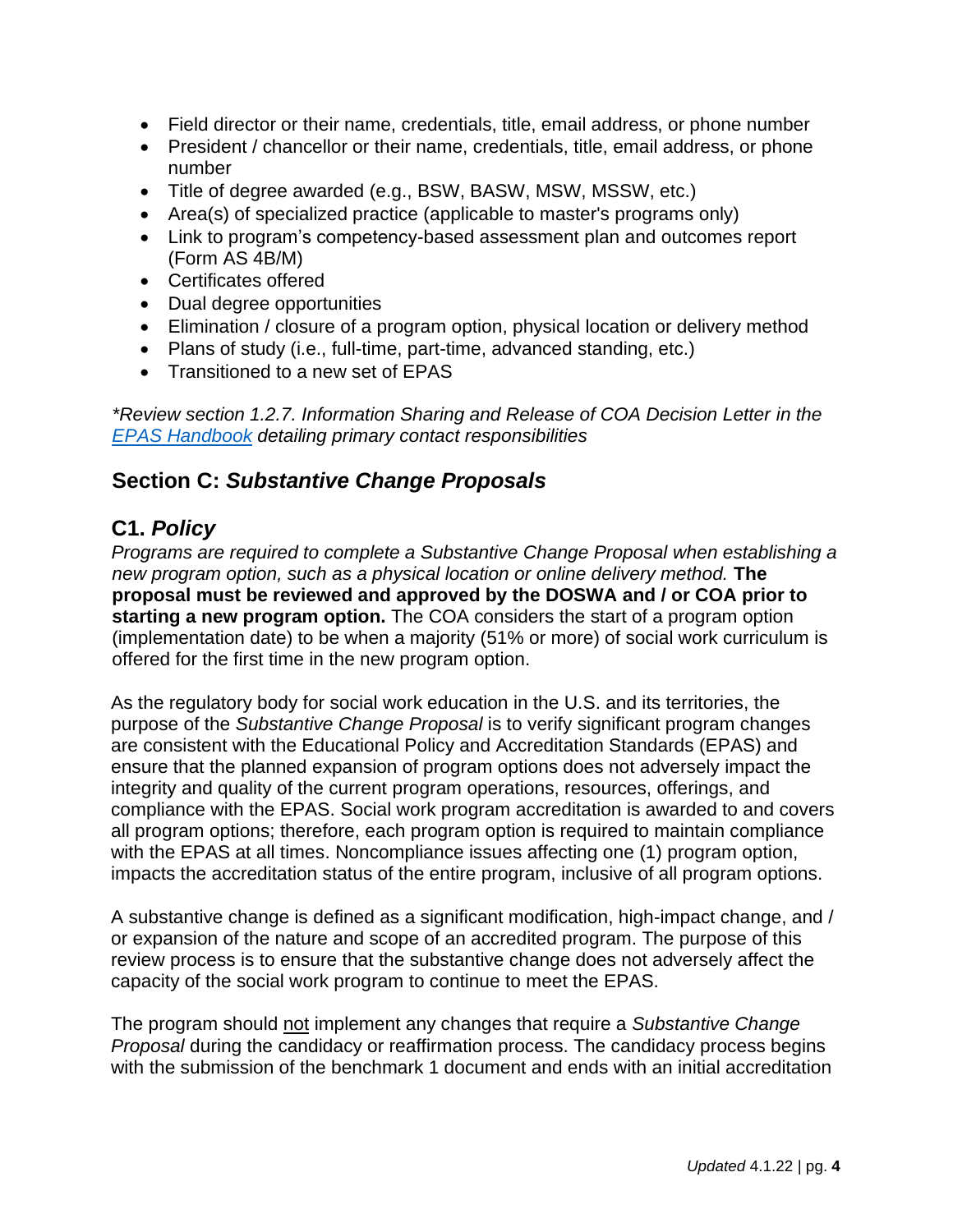decision. The reaffirmation process begins with the submission of the self-study and ends with a reaffirmation decision.

In addition, programs cannot submit substantive changes in benchmark documents or reaffirmation self-studies. This is a distinct review process, and a *Substantive Change Proposal* must be submitted separately from any other accreditation review process.

Programs should note the following when submitting *Substantive Change Proposals:*

- Programs may submit *Substantive Change Proposals* during the candidacy or reaffirmation process; however, the program cannot implement the change until after an initial accreditation or reaffirmation decision is issued by the COA.
- Programs are not required to wait for acceptance of progress reports in order to submit a proposal.
- Programs may not submit *Substantive Change Proposals* if they are on conditionally accredited status.
- Should a program not achieve initial accreditation or reaffirmation, then the program must adjust the implementation date of their new / additional program option until the current program is successfully accredited.

Programs may market, advertise, and recruit for planned program options in advance of receiving approval; however, the program may not state, or imply, that approval has been granted or that the program option is "CSWE-accredited" in any written materials or verbal exchanges. CSWE's [Directory of Accredited Programs](https://www.cswe.org/accreditation/directory/?) and CSWE staff can only confirm approved program options. Thus, approval is advised before advertising and recruiting. Approval is not guaranteed, and the program must plan a minimum 3-6 months in advance of their implementation date to request approval. If a program fails to obtain approval of the proposal prior to the implementation date, all written materials must be updated to clarify to constituents that approval is pending.

#### **Program Option Types and Definitions:**

*When the policy refers to "curriculum," this refers to the social work program curriculum, not general education requirements or non-social work curriculum. This includes both generalist and specialized social work curricula. If a student can complete 51% or more of their program online, then that constitutes an online program option. Fully online generalist curriculum, specialized curriculum, or advanced standing programs are also considered online program options.* 

**Program Options:** Various structured pathways to degree completion by which social work programs are delivered including specific methods and locations such as on campus, off campus, and virtual instruction (2015 EPAS, pg. 22). Program options are not plans/calendars of study, such as advanced standing, full-time, part-time, 16 months, 2-years, weekend, evening, night, etc.; nor are they population-based plans such as an adult learning option.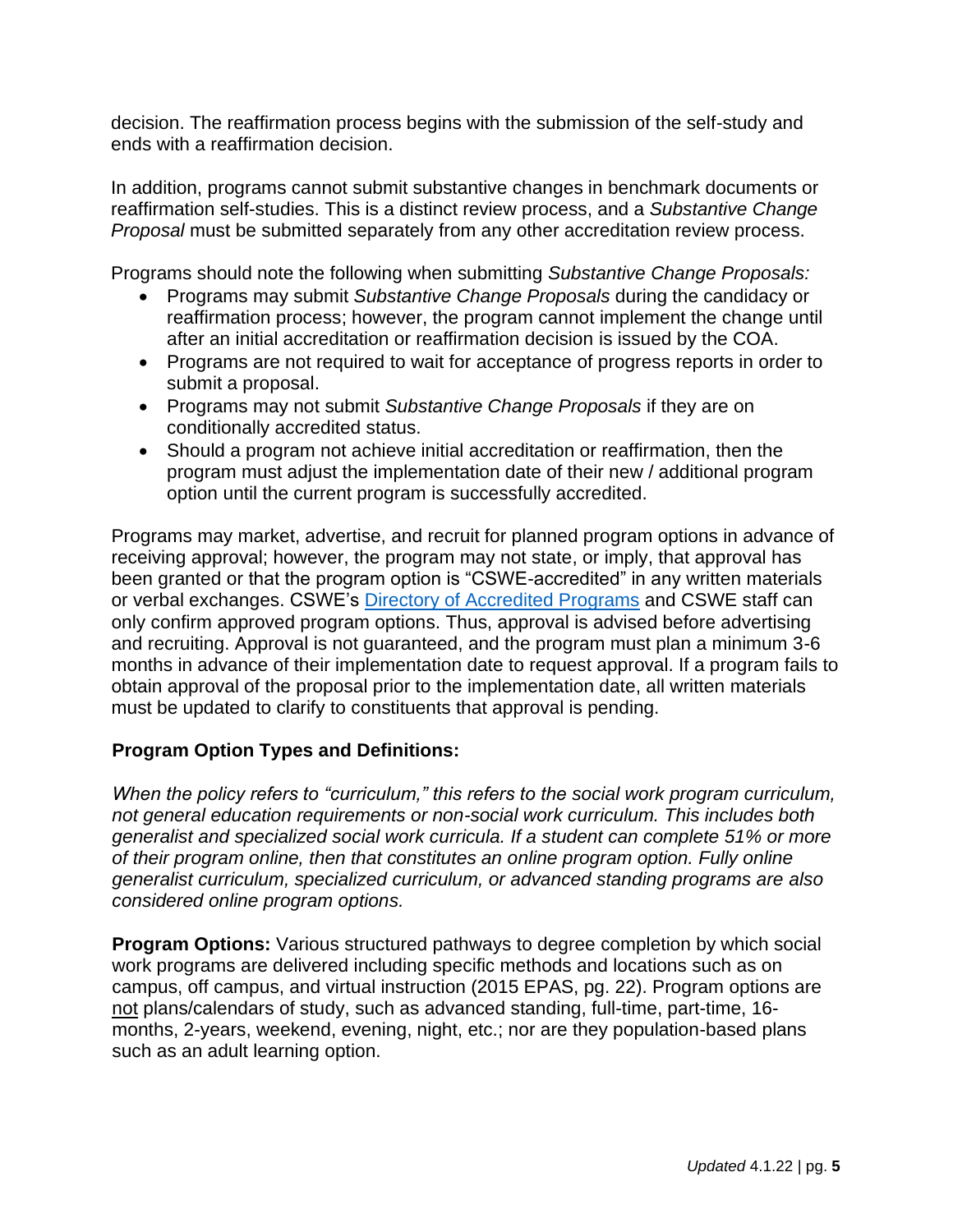**1. In-person / Face-to-Face / Traditional –** Any physical location in which the instructor(s) and student(s) are concurrently in-person together. This allows for live synchronous interaction between instructors and students.

**1a. Main / Primary Campus –** A majority, 51% or more, of the curriculum is delivered in-person at a primary physical location, such as a main campus.

**1b. Branch / Satellite Campus –** A majority, 51% or more, of the curriculum is delivered in-person at a location physically detached from the main campus.

**2. Distance Education –** Any curriculum delivery method in which there is a separation, in time or place, between the instructor(s) and student(s). This includes both synchronous (real-time) and asynchronous (self-paced or pre-recorded) education models.

**2a. Online –** A majority, 51% or more, of the curriculum is delivered online.

**2b. Broadcast Site** – A majority, 51% or more, of the curriculum is broadcasted via television, audio, telephone, internet radio, livestream, computer-based video, or other modes of technology to students collectively convened in-person at program-established classroom location(s) physically detached from the main campus. Each physical classroom location to which the curriculum is broadcasted is considered a separate program option.

**2c. Correspondence –** The whole curriculum delivered through mailing materials (videos, texts, assignments, etc.) electronically or through the post to students.

#### **The following are not identified as a distinct program option and do not require a**  *Substantive Change Proposal:*

**3. Learning Site –** Sites where only limited portions (50% or less) of the curriculum is offered offsite at a location physically detached from the main campus. A learning site is not considered an additional program option. A learning site does not require a *Substantive Change Proposal* and should not be identified as a distinct program option in accreditation-related documents.

**4. Hybrid / Blended –** Locations where a majority (51% or more) of the curriculum is delivered at a previously established CSWE-approved location (e.g., main campus, branch campus, etc.) and limited portions (50% or less) of the curriculum is delivered online. This model includes 50% or less of courses delivered fully virtually. This model may also include any percentage of individual hybrid / blended courses delivered partially in-person and partially virtually. A hybrid curriculum design is not considered an additional program option. Rather, it is a face-to-face program option with online course offerings / elements. A hybrid curriculum design does not require a *Substantive Change*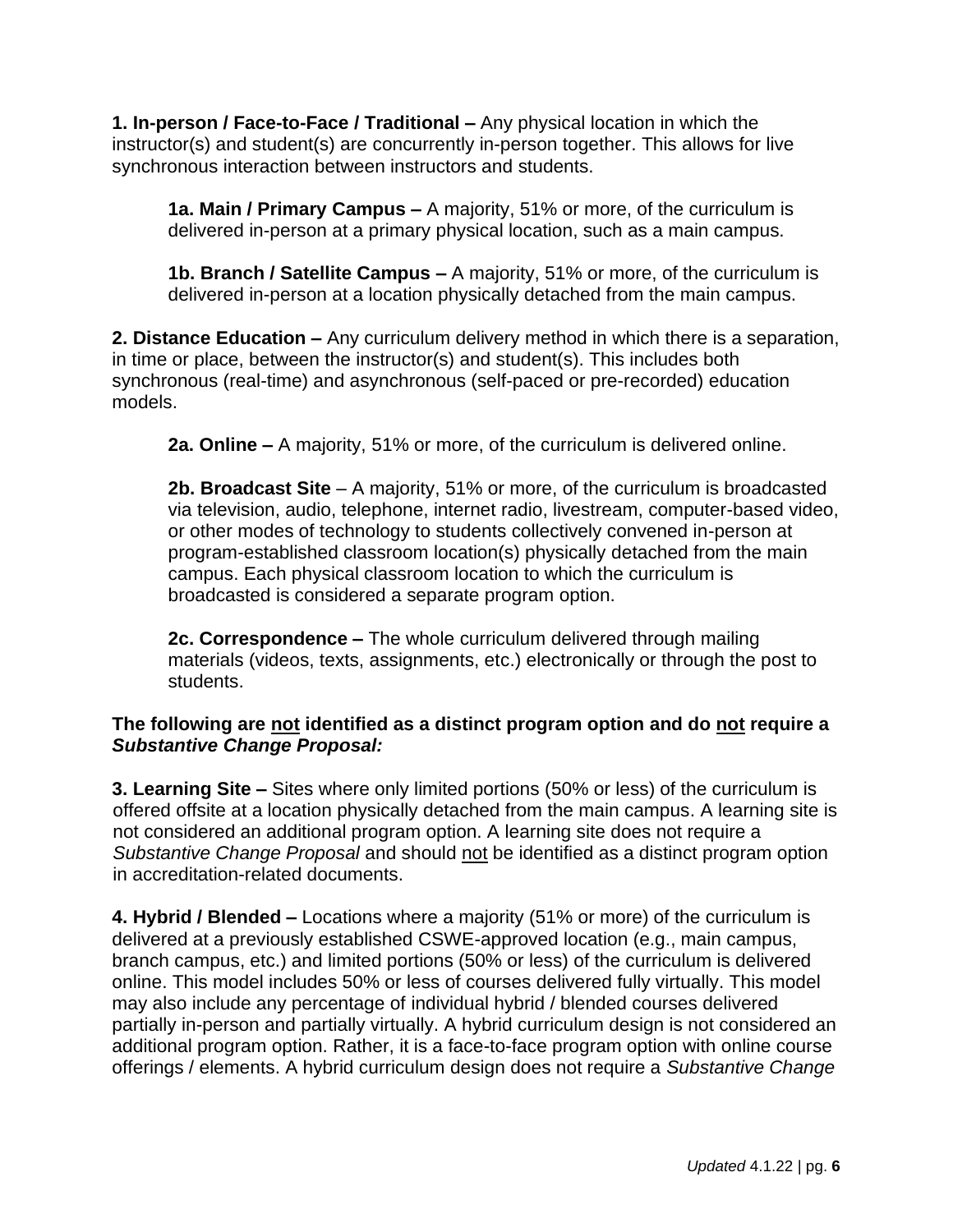*Proposal* and should not be identified as a distinct program option in accreditationrelated documents.

#### **Scope:**

Scope includes local, regional, national, or international and refers to the program's primary focus for providing education to students. Programs are solely responsible for securing the appropriate levels of approval and permissions to operate in additional jurisdictions or expand their scope. COA's approval of a *Substantive Change Proposal* does not supersede any approvals also required from the social work program, institution, state regulatory agency, and / or regional accreditor.

### **C2.** *Procedures*

The required *Substantive Change Proposal* template is located on the CSWE website and in policy *1.2.4 Program Changes* in the [EPAS Handbook.](https://www.cswe.org/accreditation/standards/epas-handbook/)

The program will declare on the template which set of EPAS they are currently operating under. Programs are not permitted to have different program options complying with different sets of standards.

Should the program plan to comply with the EPAS uniformly across program options (e.g., same faculty, courses, policies, resources, assessment plan), a new physical location or online delivery method where a majority (51% or more) of the curriculum is considered a separate program option requiring a *Substantive Change Proposal.*

The program should expect approximately 3-6 months between proposal submission date and decision date. This timeline is subject to change depending on the outcome of the review. The program is solely responsible for planning the implementation timeline in accordance with the 3-6-month review process, maintaining compliance with the EPAS, and adhering to the EPAS Handbook policies and procedures in between reaffirmation review cycles. Submissions that do not plan for a 3-6-month review process are not guaranteed to be reviewed in accordance with the program's desired timeline. There are no options for expedited review processes.

Separate *Substantive Change* Proposals must be submitted for each new program option proposed. Also, separate *Substantive Change Proposals* must be submitted for each program level (i.e., baccalaureate, master's, etc.) for which a change is proposed.

#### **Proposal Submission for Location-based or Online Program Options:**

*Substantive Change Proposals* for addition of a **location-based program or online option** are accepted and reviewed on a rolling basis. Upon receipt, the proposal is placed in a review queue and reviewed in order of receipt.

*For example:* If a program intends to implement a new location-based program option in the fall of a given year, a *Substantive Change Proposal* should be submitted by February 1st of the same year to ensure at least 3-6 months is granted for review.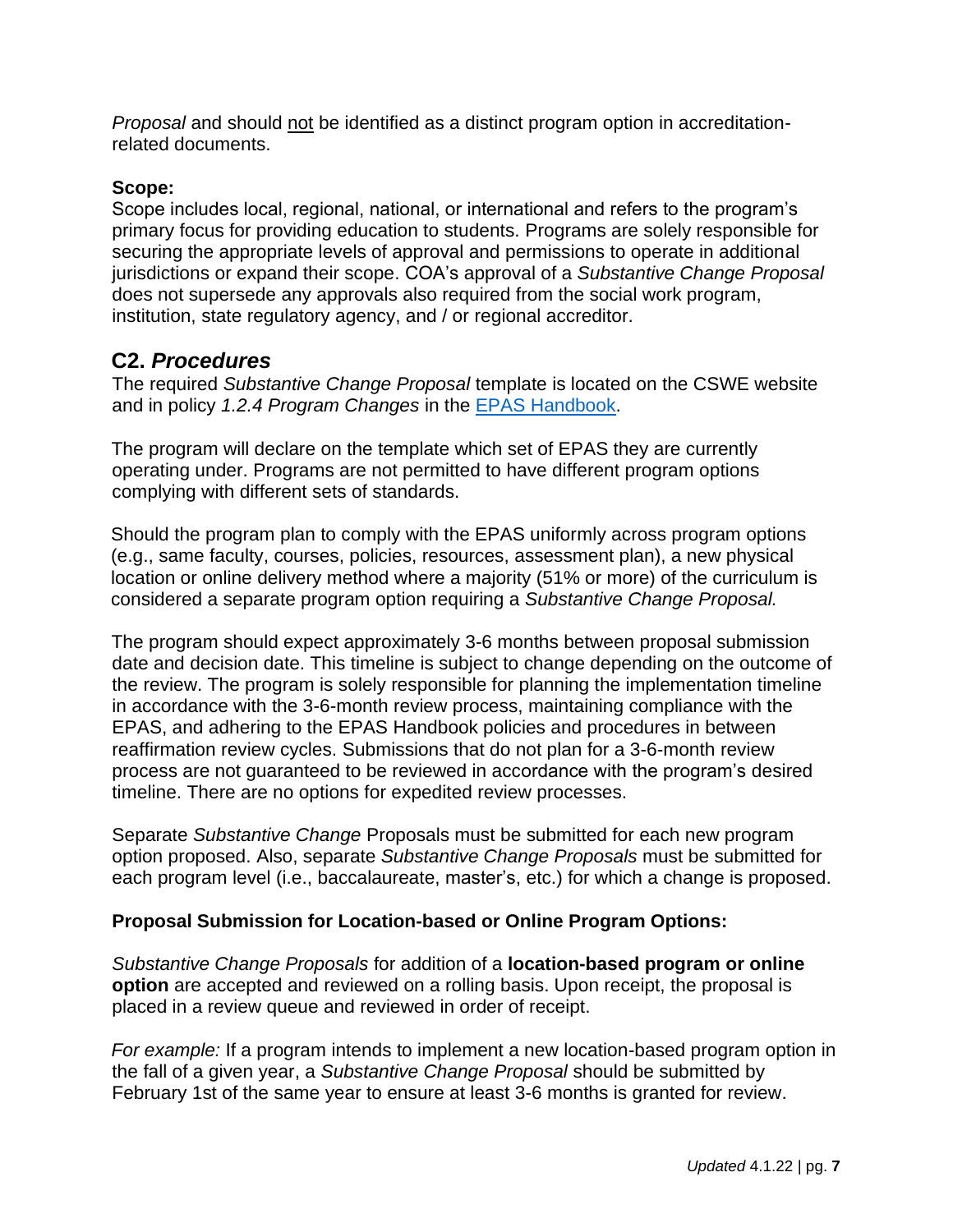The proposal must be emailed to [DOSWA's Associate Director of Accreditation](https://www.cswe.org/accreditation/info/contact-accreditation-staff/)  [Services](https://www.cswe.org/accreditation/info/contact-accreditation-staff/) by the program's primary contact.

#### **Formatting & Submission**

The proposal must be a single Word document or searchable PDF, may not include separate attachments nor appendices, and must be searchable. No scanned documents will be accepted.

Incomplete or incorrectly formatted proposals will not be reviewed, and DOSWA staff may ask the program to revise and resubmit. Documents that require revision and resubmission delay the review process and the program may be reviewed at a future COA meeting.

Refer to section *1.2.11 Document Submission Policy* in the [EPAS Handbook](https://www.cswe.org/accreditation/standards/epas-handbook/) for detailed formatting and submission requirements.

#### **Review Process**

Programs implementing a new location-based program option, such as a branch / satellite campus, broadcast site, or correspondence option, or an online program option will be reviewed by the DOSWA's Associate Director of Accreditation Services.

The program's primary contact will be notified of the outcome of the *Substantive Change Proposal* review process via email on a rolling basis, in order of receipt.

The email notification will include a formal letter. Any citations included will be based upon concerns regarding missing or insufficient information in any section of the proposal. Impact statements are based upon the EPAS and focus on ensuring that the planned expansion of program options does not adversely impact the integrity and quality of the current program operations, resources, offerings, and compliance with the EPAS. These statements also ensure that the program's compliance plans for the new program option aligns with EPAS requirements.

The following decision types are possible:

| Decision Types for Substantive Change Proposal |                                                                                                                                                                                                                                                                                                               |
|------------------------------------------------|---------------------------------------------------------------------------------------------------------------------------------------------------------------------------------------------------------------------------------------------------------------------------------------------------------------|
| Approve the Substantive<br>Change Proposal     | Approve the program's compliance plan with all<br>accreditation standards for the new program option,<br>finding that the addition of this program option will<br>not adversely impact the integrity and quality of the<br>current program operations, resources, offerings,<br>and compliance with the EPAS. |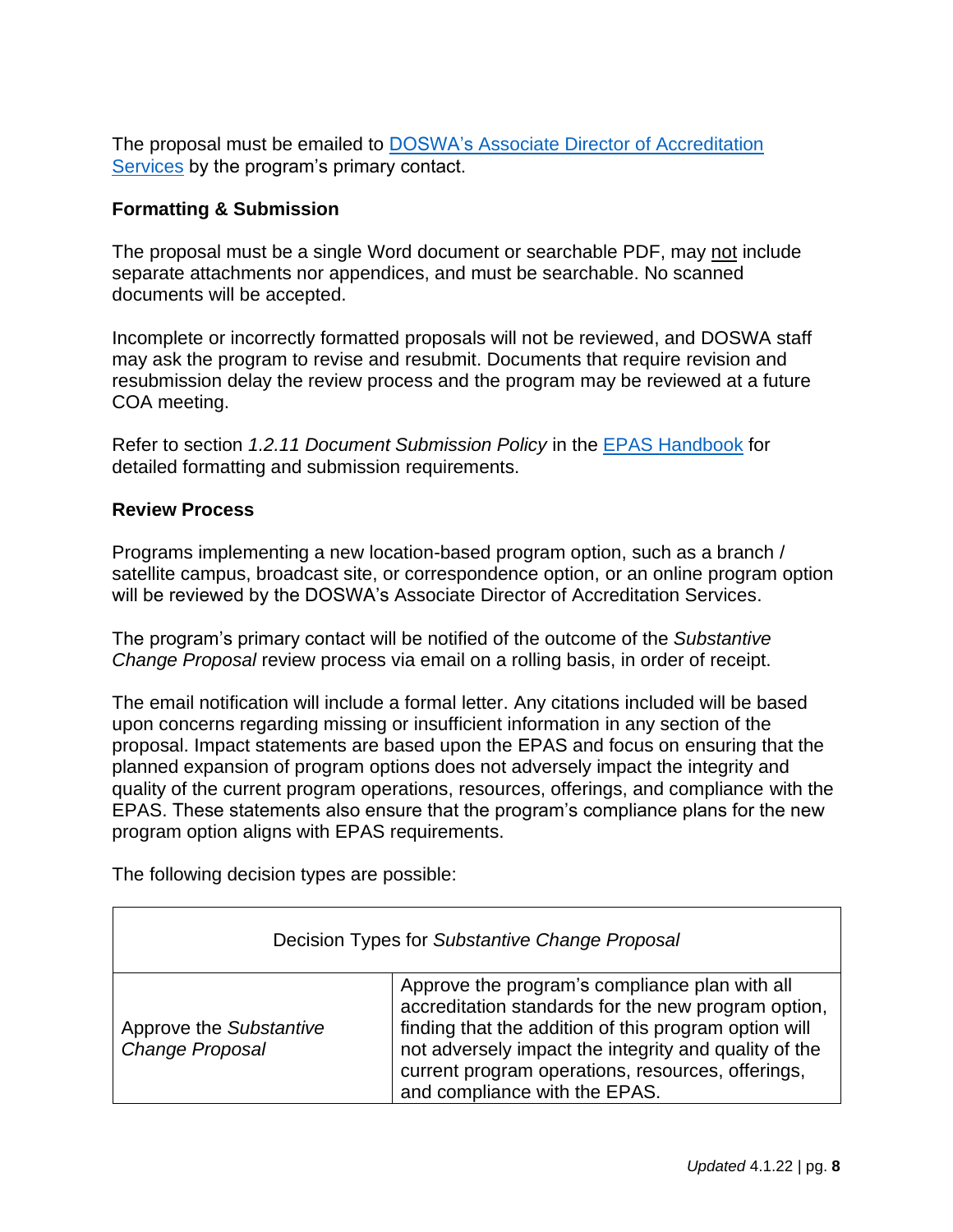| Defer Decision for One Meeting<br>and Request Clarifying<br>Information to be Reviewed by<br>the Associate Director of | The program's documentation is insufficient to make<br>a decision, and the program must submit<br>documentation or clarification necessary for<br>DOSWA to make a decision at or before the next<br>COA meeting. Associate Director of Accreditation                                                                                                                                            |
|------------------------------------------------------------------------------------------------------------------------|-------------------------------------------------------------------------------------------------------------------------------------------------------------------------------------------------------------------------------------------------------------------------------------------------------------------------------------------------------------------------------------------------|
| <b>Accreditation Services</b>                                                                                          | Services reviews are conducted on a rolling basis<br>in-between or at the next COA meeting.                                                                                                                                                                                                                                                                                                     |
| Defer Decision for One Meeting<br>and Request Clarifying<br>Information to be Reviewed by<br>the COA                   | The program's documentation is insufficient to make<br>a decision, so the program must submit<br>documentation or clarification necessary for COA to<br>make a decision at their next meeting.                                                                                                                                                                                                  |
| Order a Modified Site Visit                                                                                            | The addition of this program option may adversely<br>impact the integrity and quality of the current<br>program operations, resources, offerings, and<br>compliance with the EPAS. The program may be out<br>of compliance with one or more accreditation<br>standards. A site visitor is sent with instructions and<br>the program is reviewed at the next COA meeting<br>following the visit. |

The Associate Director of Accreditation Services or COA may defer the decision multiple times until all requested documentation or clarification is provided by the program. Once all questions and concerns are resolved, DOSWA staff will inform the primary contact of approval of the *Substantive Change Proposal.* 

A formal letter is sent within thirty (30) days following the Associate Director of Accreditation Services or COA approval and effective the date of approval. The substantive change approval will be reported to COA at their next regularly scheduled meeting.

*Note: While the Associate Director of Accreditation Services may approve the proposal, staff do not determine compliance as the COA is the sole arbiter of compliance. A full compliance review will occur during the program's regularly scheduled reaffirmation review.* 

### <span id="page-8-0"></span>**Section D:** *Failure to Report Changes*

It is the sole responsibility of the program to report changes to the COA and / or the DOSWA according to the policies and procedures detailed in this section of the Handbook. Programs are encouraged to contact their program's assigned accreditation specialist to discuss planned and upcoming changes to determine if notification or a *Substantive Change Proposal* is required.

Failure to report required changes or submit a *Substantive Change Proposal* in advance of the implementation date may adversely impact the program's accreditation status.